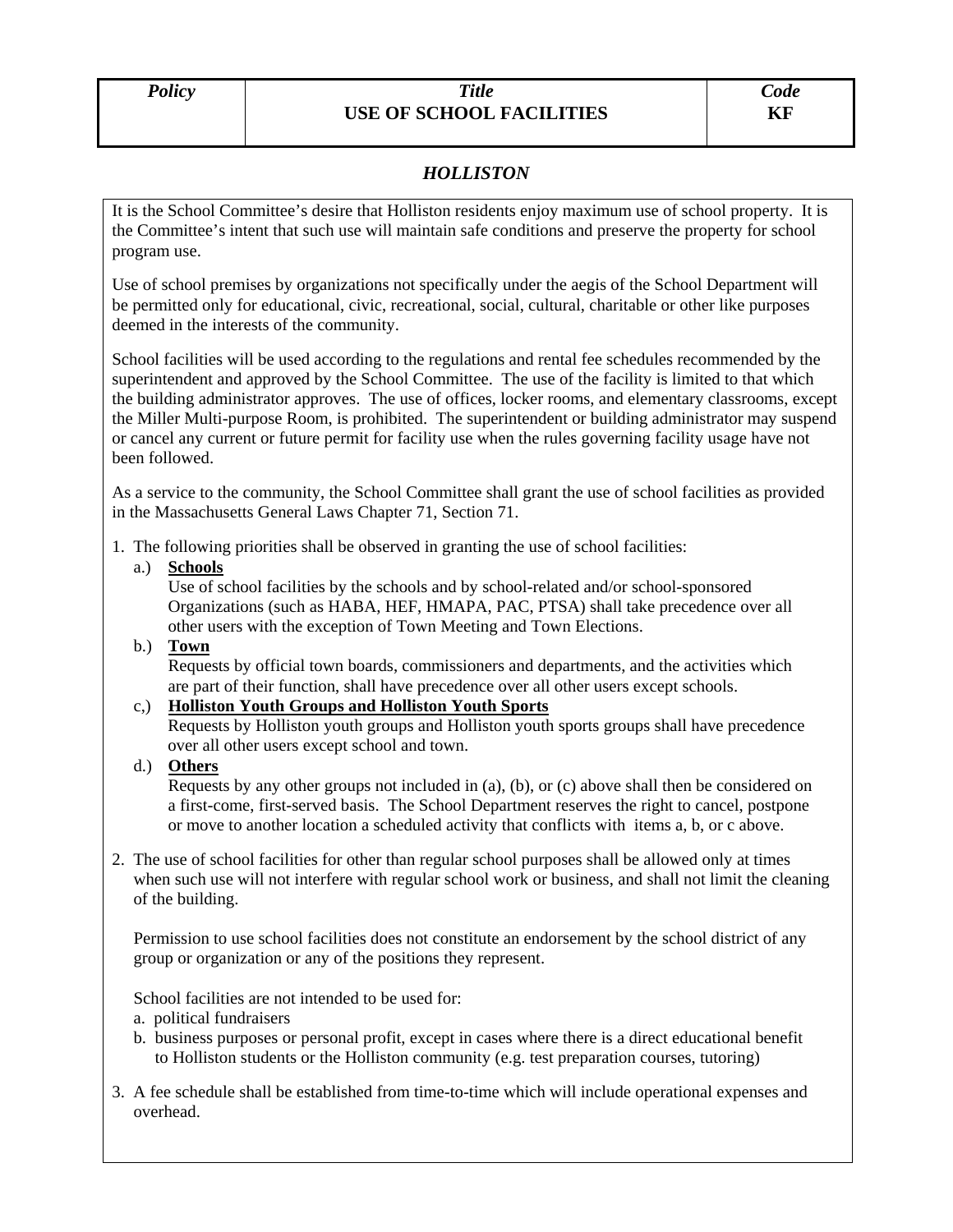4. Tutoring: The School Committee authorizes the principal to allow the use of school facilities for one-to-one or small group tutoring that provides a direct educational benefit when it is performed by Holliston school staff members who tutor Holliston Public School students. Building usage fees may be waived at the discretion of the business manager.

 Tutoring offered by an individual who is not a Holliston staff member, but who offers skills not readily available from Holliston staff members, may be offered use of a school facility upon recommendation by the principal. Building fees may be waived by the business manager.

- 5. All individuals who use school facilities will comply with the procedures outlined in Procedure KF-P - Use of School Facilities Guidelines.
- 6. Extra staff and/or services may be required depending on the nature of the event and the number of attendees. The building administrator or designee will make the decision on what staff/services must be present. However, expenses for all extra staff/services must be paid by the organization requesting use of the premises. These may include:
	- a) Police or fire coverage. The Chief of Police and/or the Fire Chief will determine the number of police/fire officers required. The applicant must engage them, if required, and pay fees separately to the Police/Fire Department.
	- b) Additional custodial services
	- c) Kitchen/cafeteria services
	- d) Technology for audio/visual or technology usage
- 7. The use of tobacco, drugs, alcohol, or any illegal substances is prohibited on school property. (See Policy JIC - Expected Conduct).
- 8. Organizations or individuals using school facilities shall be responsible for:
	- a.) limiting usage to the assigned areas
	- b.) cleaning all areas after use including trash removal. Inadequate cleaning and/or trash removal will result in a loss of building use privileges.
	- c.) ensure proper conduct of all attendees, including children
	- d.) cover the costs of any extra services as described in paragraph 6
	- e.) restore immediately and/or pay (including labor) costs arising out of use of the facility for any and all claims or damage. The School Department reserves the right to require security deposits that would be forfeited for misuse of the building and/or violations of the building usage policy.
	- f.) adhere to the prescribed times for the start and the end of the activity
	- g.) assure that no food or beverages are permitted outside the cafeteria without specific permission of the building administrator
- 9. All renters must agree to hold harmless and indemnify the School Committee and the Town of Holliston with respect to any claim of loss, injury or damage arising out of use of school facilities.
- 10. A facilities supervisor must be present to open and/or secure the building, supervise the activity, and to ensure the building is ready for instructional use after the event. School cafeteria staff may be required to be hired when the kitchen or kitchen equipment is used.
- 11. The business manager or designee will make the final decision on what staff must be present.
- 12. In the event that school is cancelled on the day of its contemplated use, the business manager or designee will determine whether the renter can use the facility.
- 13. The School Committee reserves the right to amend or waive this policy in whole or in part in specific cases. Failure to comply with this policy may result in restriction of future use of school facilities.